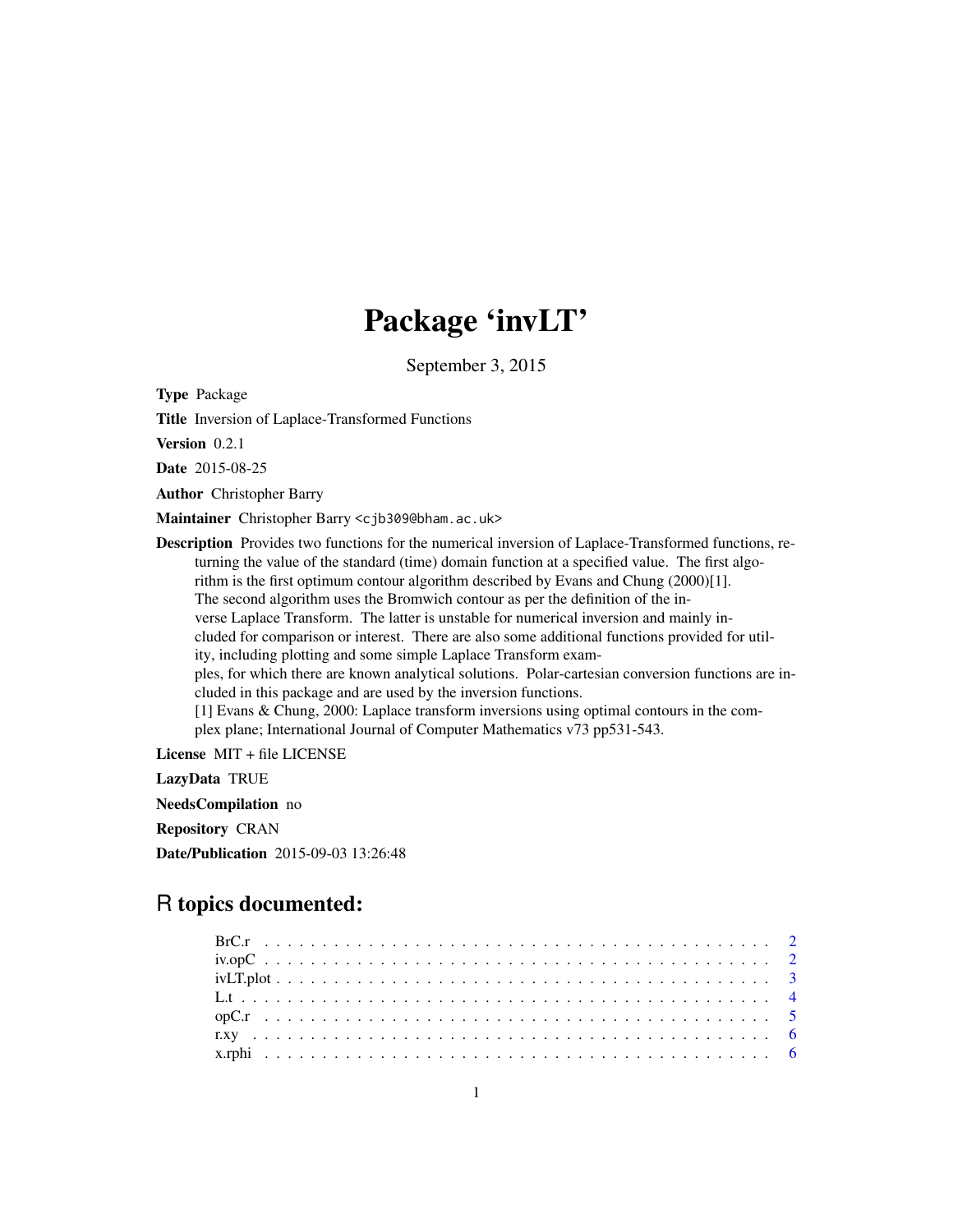<span id="page-1-0"></span>2 iv.op $C$ 

#### **Index** [8](#page-7-0) **8**

BrC.r *Bromwich Contour*

#### Description

The Bromwich contour with polar co-ordinates (r as a function of  $\phi$ )

#### Usage

 $BrC.r(\phi h i, \gamma g)$ amma = 1) BrC.ds\_dphi(phi, gamma = 1)

#### Arguments

| phi   | $\phi$ value                                                                     |
|-------|----------------------------------------------------------------------------------|
| gamma | the Bromwich contour is a straight line and intersects the real axis at $\gamma$ |

#### Functions

- BrC.r: r
- BrC.ds\_dphi:  $ds/d\phi$

iv.opC *Inverse Laplace Transform*

#### Description

Functionals that numerically invert a Laplace Transform.

#### Usage

```
iv.opC(L.FUN, t, nterms = 31L, m = 1, fail.val = NA)
iv.openalf(L.FUN, t, nterms = 16L, m = 1, fail.val = NA)iv.BrC(L.FUN, t, nterms = 1000L, gamma = 1)
```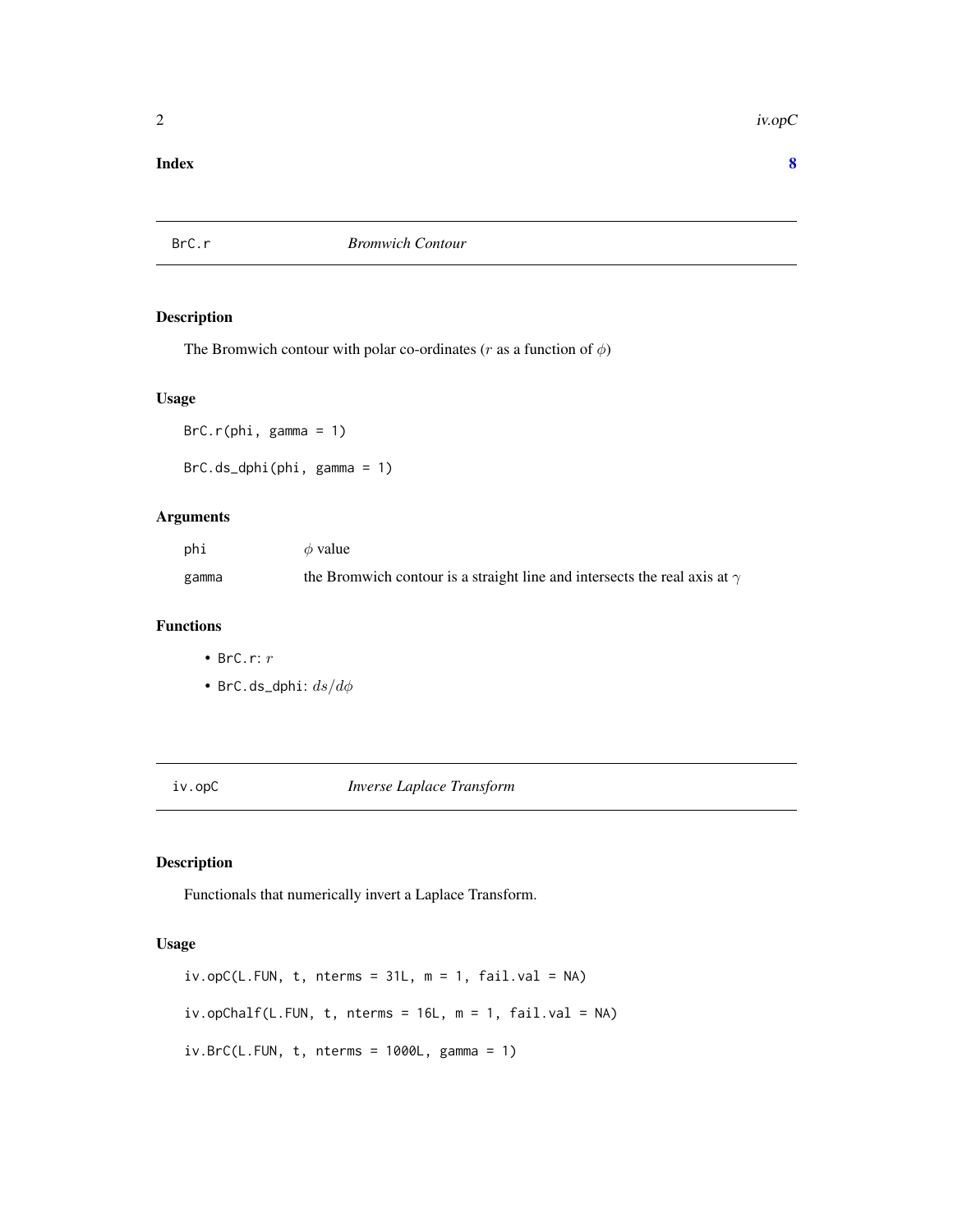#### <span id="page-2-0"></span>ivLT.plot 3

#### Arguments

| L.FUN    | the Laplace-Transformed function                                                                             |
|----------|--------------------------------------------------------------------------------------------------------------|
| t        | standard (time) domain function at which to evaluate                                                         |
| nterms   | number of terms to use in the numerical inversion (odd number safest for iv. opC,<br>even for $iv.$ opChalf) |
| m        | see opC. r documentation                                                                                     |
| fail.val | value to return in event of failure to converge                                                              |
| gamma    | the Bromwich contour is a straight line and intersects the real axis at $\gamma$                             |

#### Details

Optimum contour based on:

Evans & Chung, 2000: Laplace transform inversions using optimal contours in the complex plane *International Journal of Computer Mathematics* v73 pp531-543.

#### Functions

- iv.opC: inversion using the full optimum contour
- iv.opChalf: for functions which are symmetric about the real axis, it is sufficient to use half the optimum contour and half the number of subdivisions (nterms)
- iv.BrC: inversion using the Bromwich contour (the definition, but very unstable for numerical evaluation - not recommended)

#### Examples

```
tvals \leftarrow seq(-pi/2, pi/2, length.out = 7)
sinvals <- vapply(tvals, iv.opC, complex(1), L.FUN = L.sin)
plot(tvals, Re(sinvals), type = "l")
```
ivLT.plot *Plot Laplace Transform inversion*

#### Description

Plots the results of a Laplace Transform inversion at multiple time values.

#### Usage

```
ivLT.plot(L.FUN, METHOD = iv.open, tPts = seq(-2, 5, 0.1), nterms = 100,...)
```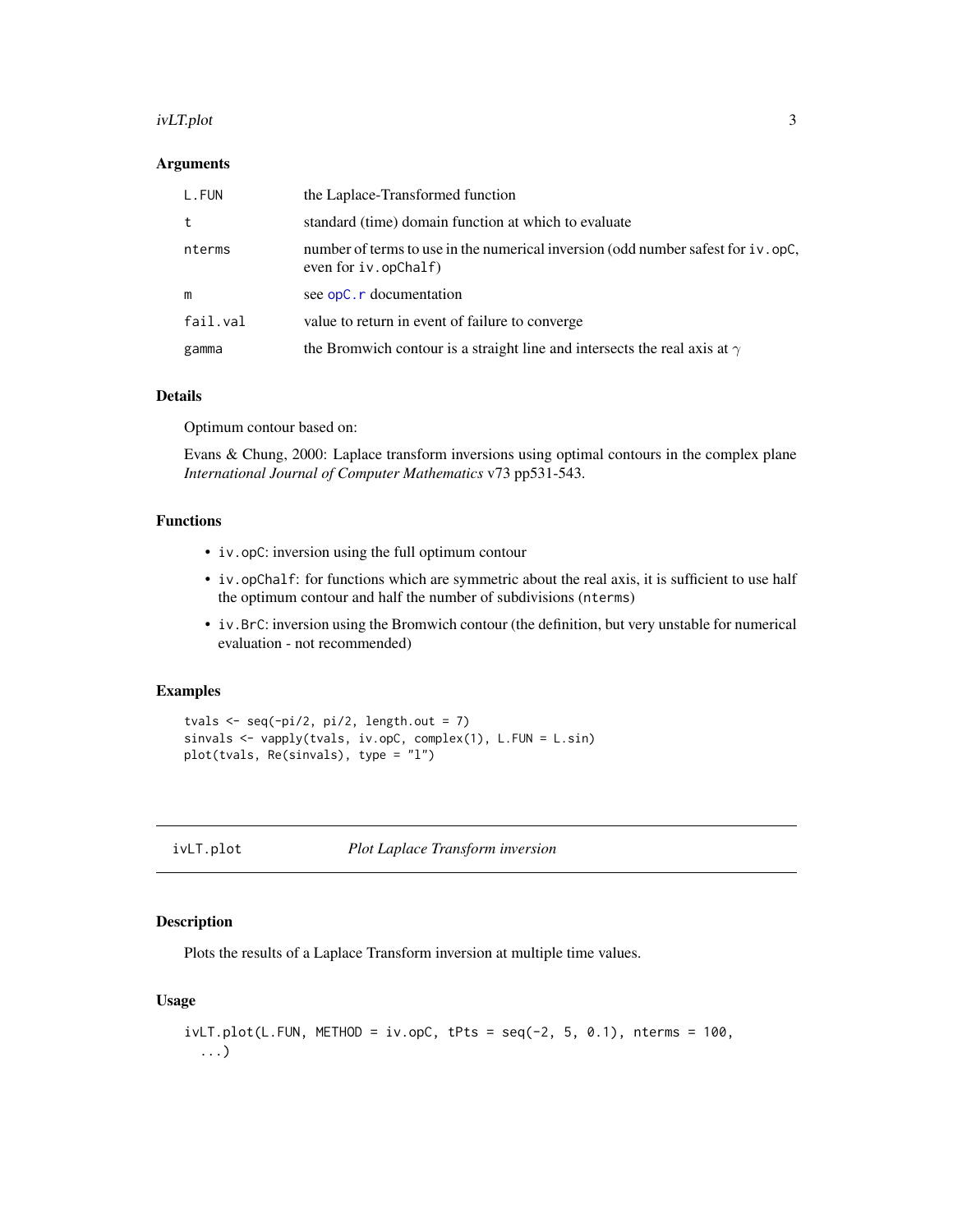#### <span id="page-3-0"></span>Arguments

| L.FUN                   | the Laplace-Transformed function                                                                             |
|-------------------------|--------------------------------------------------------------------------------------------------------------|
| METHOD                  | inversion algorithm to use (iv.opC, iv.opChalf or iv.BrC)                                                    |
| tPts                    | time points at which to plot                                                                                 |
| nterms                  | number of terms to use in the numerical inversion (odd number safest for iv. opC,<br>even for $iv.$ opChalf) |
| $\cdot$ $\cdot$ $\cdot$ | graphical parameters for plot                                                                                |

#### Details

This function is useful for investigating the performance of a Laplace Transform inversion over a range of time values. Use for example with the LT functions provided in with this package (invLT).

#### Examples

```
ivLT.plot(L.tsq, iv.opC, nterms = 31L)
ivLT.plot(L.tsq, iv.opC, nterms = 1000L)
ivLT.plot(L.tsq, iv.opChalf, nterms = 16L)
ivLT.plot(L.tsq, iv.opChalf, nterms = 1000L)
ivLT.plot(L.tsq, iv.BrC, nterms = 31L)
ivLT.plot(L.tsq, iv.BrC, nterms = 1000L)
```

|  | × |
|--|---|

Laplace Transforms

#### Description

Laplace Transforms of common functions. Useful for testing out LT inversion functions and whether sufficient precision is being used.

#### Usage

 $L.t(p)$ L.tsq(p) L.exp(p) L.cos(p) L.sin(p)  $L.H(p)$ 

#### Arguments

|  | a.     |   |  |
|--|--------|---|--|
|  | . .    |   |  |
|  |        |   |  |
|  |        |   |  |
|  |        |   |  |
|  |        |   |  |
|  |        |   |  |
|  |        | ï |  |
|  | $\sim$ |   |  |
|  |        |   |  |
|  |        |   |  |
|  |        |   |  |
|  |        |   |  |
|  |        |   |  |
|  |        |   |  |
|  |        |   |  |
|  |        |   |  |

Laplace domain variable (commonly called  $s$  elsewhere)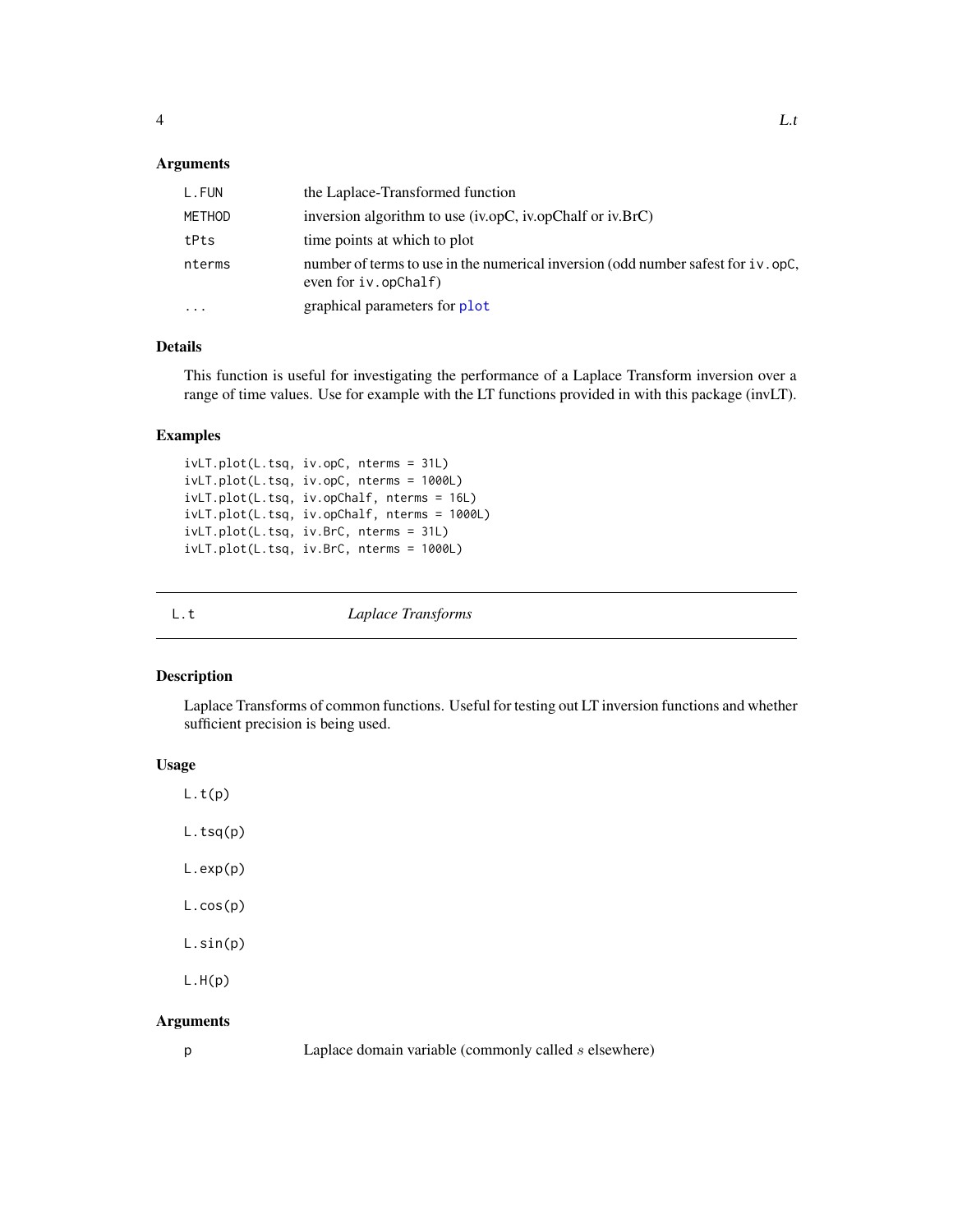<span id="page-4-0"></span> $opC.r$  5

### Functions

- L.t: LT of  $t$
- L.tsq: LT of  $t^2$
- L.exp: LT of  $e^(-t)$
- L.cos: LT of  $cos(t)$
- L.sin: LT of  $sin(t)$
- L.H: LT of Heaviside unit function stepping at 1: (if  $p < 10$  else 1)

<span id="page-4-1"></span>

| opC.r | Optimum Contour |
|-------|-----------------|
|       |                 |

#### Description

The optimum contour with polar co-ordinates ( $r$  as a function of  $\phi$ ) and complex length increment with  $\phi$  (Evans and Chung, 2000)

#### Usage

opC.r(phi, m = 1, t = 5)

opC.ds\_dphi(phi, m = 1, t = 5)

#### Arguments

| phi | $\phi$ value                                                                                                                                          |
|-----|-------------------------------------------------------------------------------------------------------------------------------------------------------|
| m   | width of the contour - too small and get too close to singularities on negative<br>x-axis, too large and encounter instability for large positive $x$ |
| t   | standard (time) domain variable, also affects contour width                                                                                           |

#### Details

if t is set as zero, it is changed to 5 (avoids dividing by 0)

Evans & Chung, 2000: Laplace transform inversions using optimal contours in the complex plane *International Journal of Computer Mathematics* v73 pp531-543.

#### Functions

- opC.r:  $r$
- opC.ds\_dphi:  $ds/d\phi$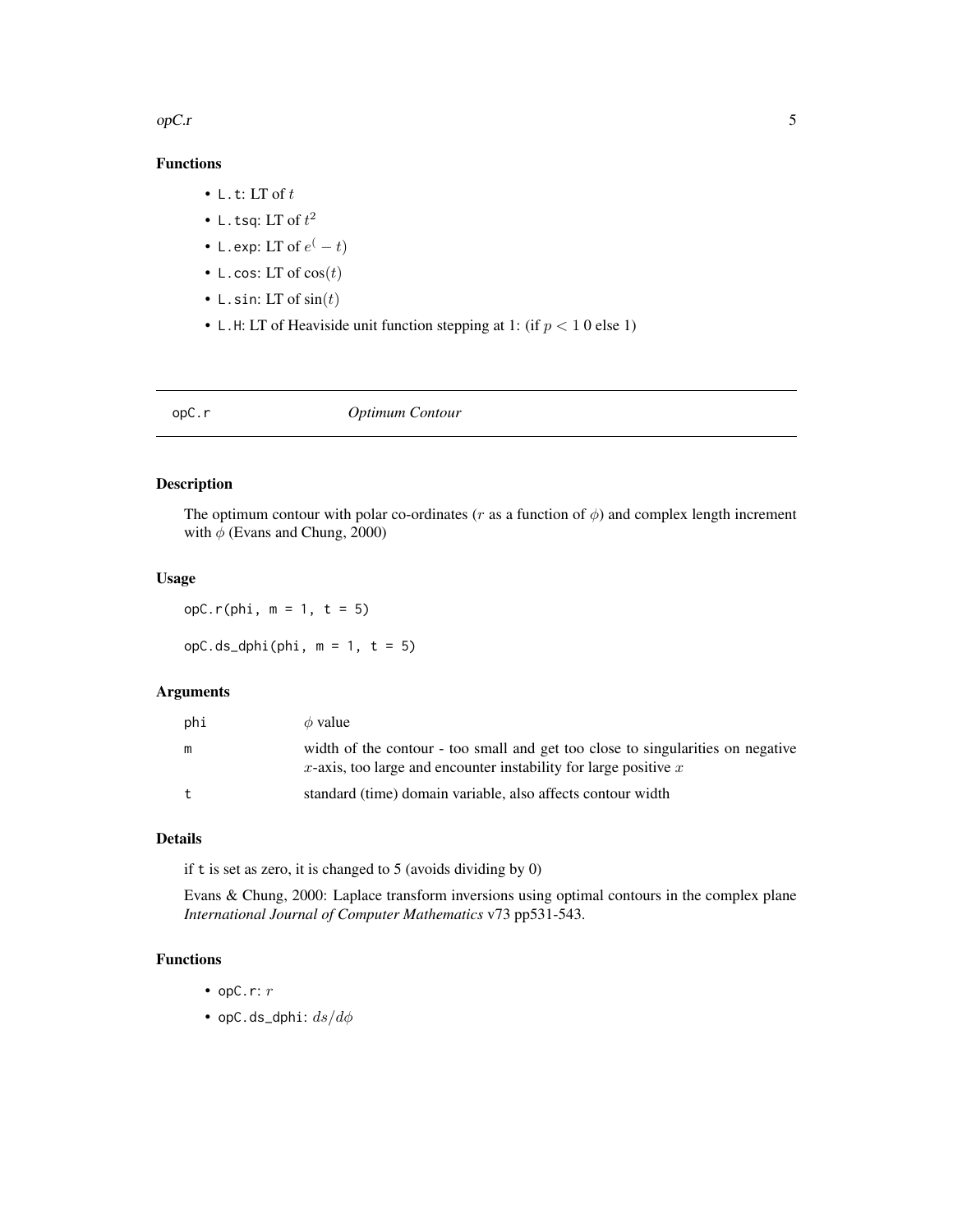<span id="page-5-0"></span>

#### Description

Conversion from cartesian to polar co-ordinates

#### Usage

r.xy(x, y)

phi.xy(x, y)

#### Arguments

| x   | x co-ordinate |
|-----|---------------|
| - V | y co-ordinate |

#### Value

r or phi respectively from x and y

#### Functions

- r.xy: Returns polar co-ordinate r from cartesian co-ordinates x and y.
- phi.xy: Returns polar co-ordinate phi (anti-clockwise rotation from positive x-axis) from cartesian co-ordinates x and y.

x.rphi *Polar to Cartesian*

#### Description

Conversion from polar to cartesian co-ordinates

#### Usage

x.rphi(r, phi)

y.rphi(r, phi)

#### Arguments

|     | distance from origin                         |
|-----|----------------------------------------------|
| phi | anti-clockwise rotation from positive x-axis |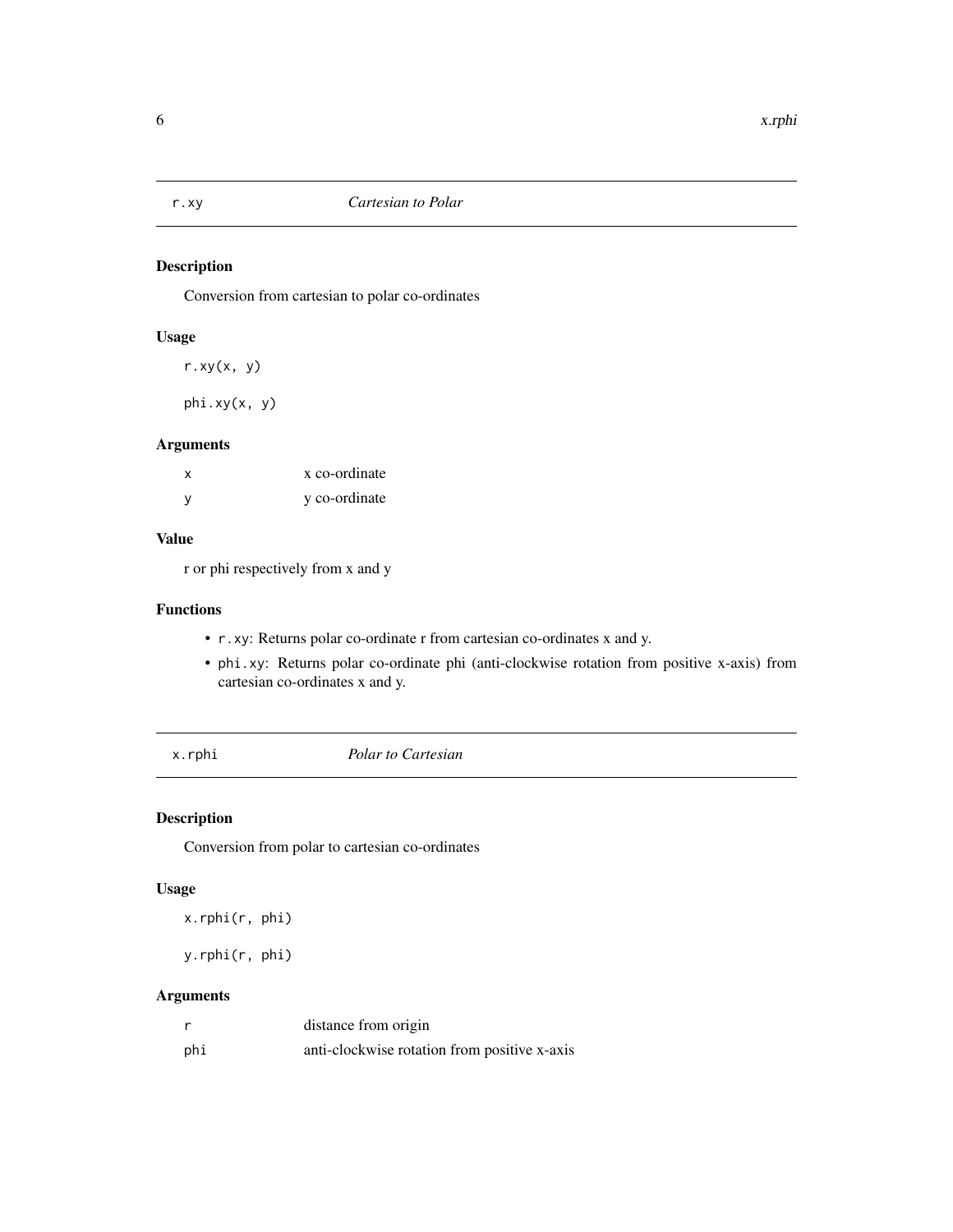#### x.rphi 7

# Value

x or t respectively from r and phi

## Functions

- x.rphi: Returns cartesian co-ordinate x from polar co-ordinates r and phi.
- y.rphi: Returns cartesian co-ordinate x from polar co-ordinates r and phi.